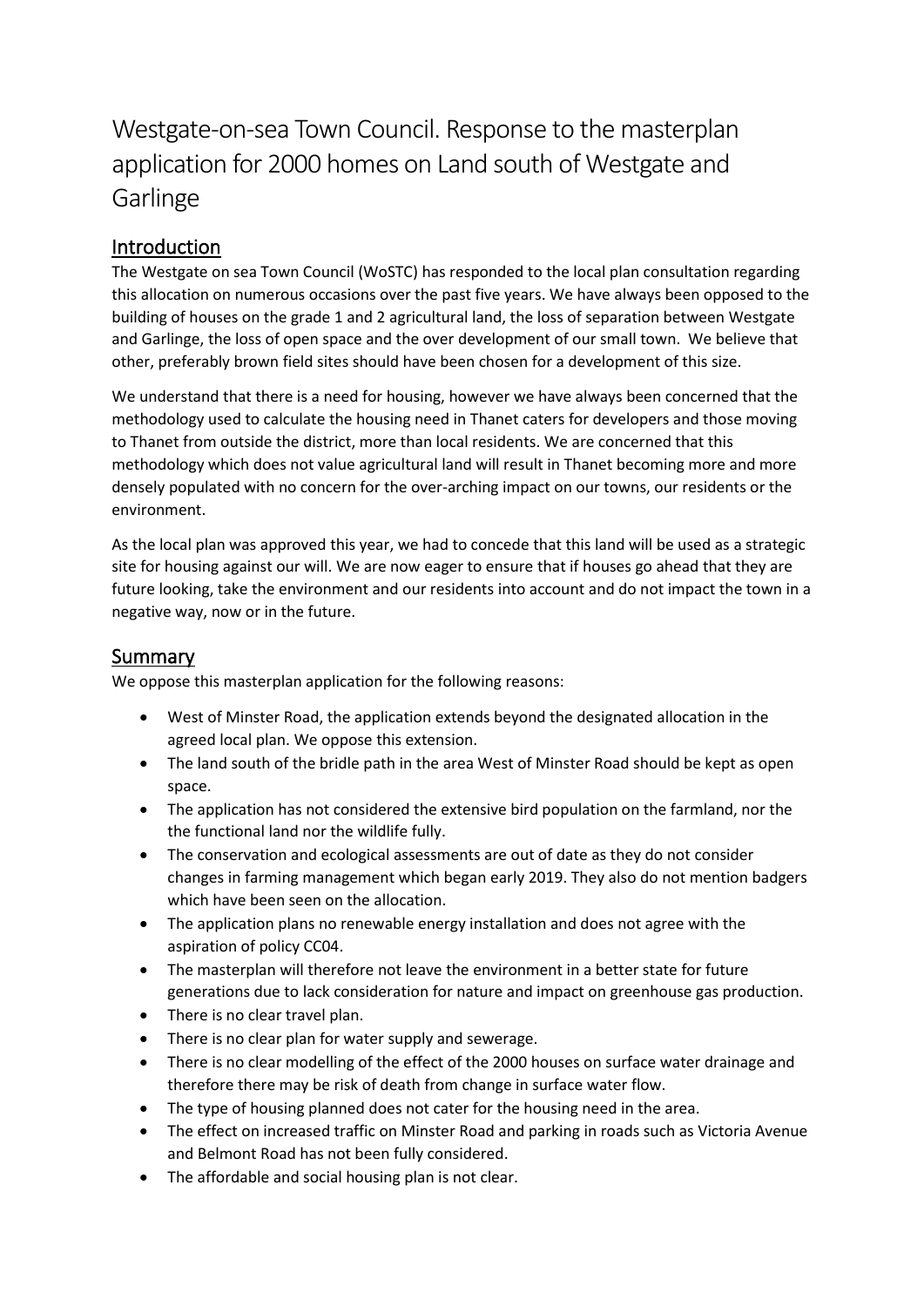# **Objection**

We oppose this masterplan for these following material planning concerns.

# Allocation west of Minster Road

In the area west of Minster Road we oppose the building of housing beyond the allocation set out in the adopted local plan. The local plan allocation enables a resident to walk across the bridle path travelling West from Minster Road to Somali Farm with large open countryside views to the south. This open view and open space south of the bridle path is important to the residents of Westgate and Garlinge. Many walkers, dog walkers, joggers and horse riders use this bridle path as part of their weekly exercise, and this became even more important during lockdown. The proposed allocation by Millwood Homes goes beyond the allocated area within the adopted local plan and sandwiches part of the bridle path between two sets of housing areas. We oppose the building of housing south of the bridle path.

We recommend that the land south of the whole bridle path in Westgate should be kept as open space, therefore allowing residents to continue to enjoy a walk with views of farmland and countryside to the south.

# East of Minster Road

The views across farmland to the south of the footpath which travels East of Minster Road to Garlinge is being lost in the adopted local plan allocation. It was hoped that a path would be incorporated at the southern edge of the red line of the local plan allocation so that people would still be able to enjoy a countryside experience. However, with the extension of the site all the way down to Shottendane Road as proposed by the developers in the masterplan, this opportunity is lost.

We understand that the extension of the allocation down to Shottendane Road east of Minster Road will enable better access to the site from Shottendane Road and may therefore form a better design of the site, however, with this loss of countryside it is even more important that housing is not built south of the bridle path on the allocation west of Minster Road.

# Birds on the site

We oppose the application due to the lack of meaningful mitigation for the farmland birds that currently feed and even nesting on the site.

Chapter 10 para 10.68 states that there is "a good assemblage of breeding farmland birds including corn bunting, yellowhammer and skylark".

10.92 states that "Dunnock, song thrush, skylark, house sparrow, yellow wagtail, yellowhammer and corn bunting are also defined as Species of Principle Importance (SPI) under Section 41 of the NERC Act 2006, which means their presence within a site is a material consideration in the planning process."

There is a particular disregard for the safeguarding of the protected bird species that were identified in the farmland areas as there is no mitigation strategy put in place to support them and they do not form part of the mitigation afforded by the tariff sum.

We are also concerned that despite chapter 17 mentioning breeding birds. The concluding table, Table 17.2 - Summary of Significant Effects of the Proposed Development has completely failed to mention birds of any sort.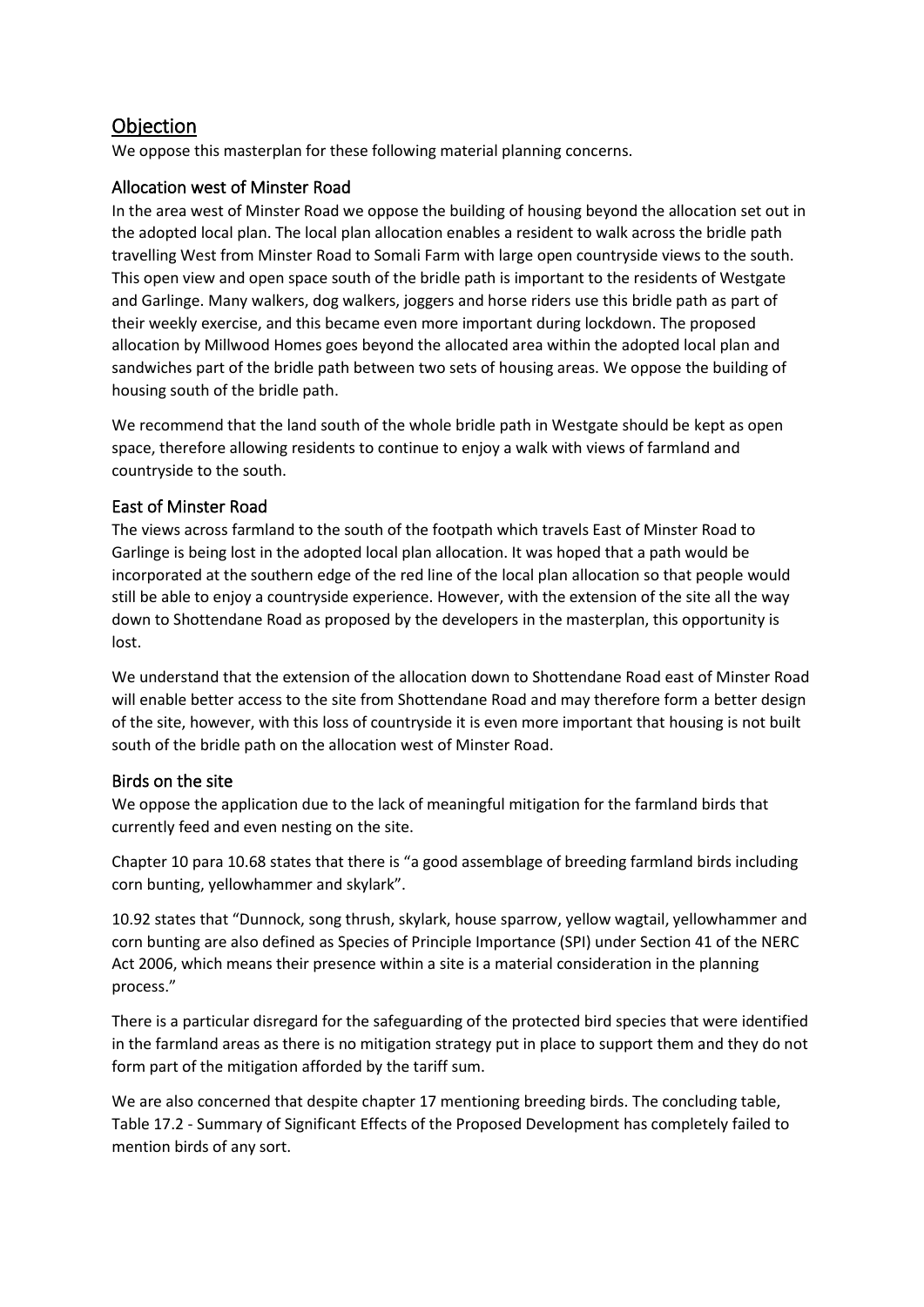The ecological and bird assessment also took place before a significant change in farming management by Quex Estates and is therefore out of date. The current assessments likely underestimate the bird populations on the site. Hundreds of swifts were seen feeding on the fields over the summer, corn bunting, sky larks and others have delighted residents during lockdown and thousands of starlings live in the surround areas and feed on the farmland. These populations need to be taken more seriously, updated reports need to be carried out and analysed fully and meaningful mitigation needs to be planned.

#### Impact on wildlife

We oppose the application as it does not fully mitigate the effect on protected species such as bats and slow worms. The data seems to be incomplete and there is no mention on how the effect of pets and light on bats and reptiles on the site will be mitigated. There has also been a recent sighting of badgers.

The report is not clear as to whether other species were found on the site. The separate survey by Colin Plan Associates in April 2019 could not be found in the list of documents.

## Renewable energy

We oppose this masterplan as it does not incorporate any renewable energy into the design. Climate change is the biggest threat to humanity; however, the developers have failed to address this in their design. Instead of building low carbon housing, which is possible now, they have designed a development which will add significant greenhouse gas emissions to the atmosphere.

The developers report states "After taking into consideration a number of different factors, including local authority requirements, land use, potential noise impacts and available space within the development, as well as 7.22% CO2 reduction, it was concluded that no renewable technology is viable for this scheme". This is a blatant disregard to future populations.

We oppose the development on these grounds. The approach taken by the developers is against the aspiration of policy CC04.

#### Lack of travel plan

Before this masterplan is agreed, the WoSTC needs to understand how traffic will move around the site and the overarching travel plan. As this is not available to us, then we oppose the application on these grounds. This is a strategic issue that impacts on all 6 phases of the development and should be clear from the outset.

It is extremely important to understand how the development might impact Minster Road and the Minster Road/ Canterbury Road crossroads, however this has been omitted. Many families cross Minster Road on foot and any extra vehicular movements on the road could cause it to become dangerous. We would need to be sure that this is not the case, or that mitigation measures were put in place (such as a crossing) before we approved this application.

We are also concerned about the timings of the inner circuit build out and how this will affect traffic flow. It is important to see a clear infrastructure delivery plan, but this information is missing in this application.

# Type of housing

The developers should be providing 340 units of accommodation for the elderly as this is advocated in the SHMA and Thanet Policy SP14. The proposed provision is well below this number.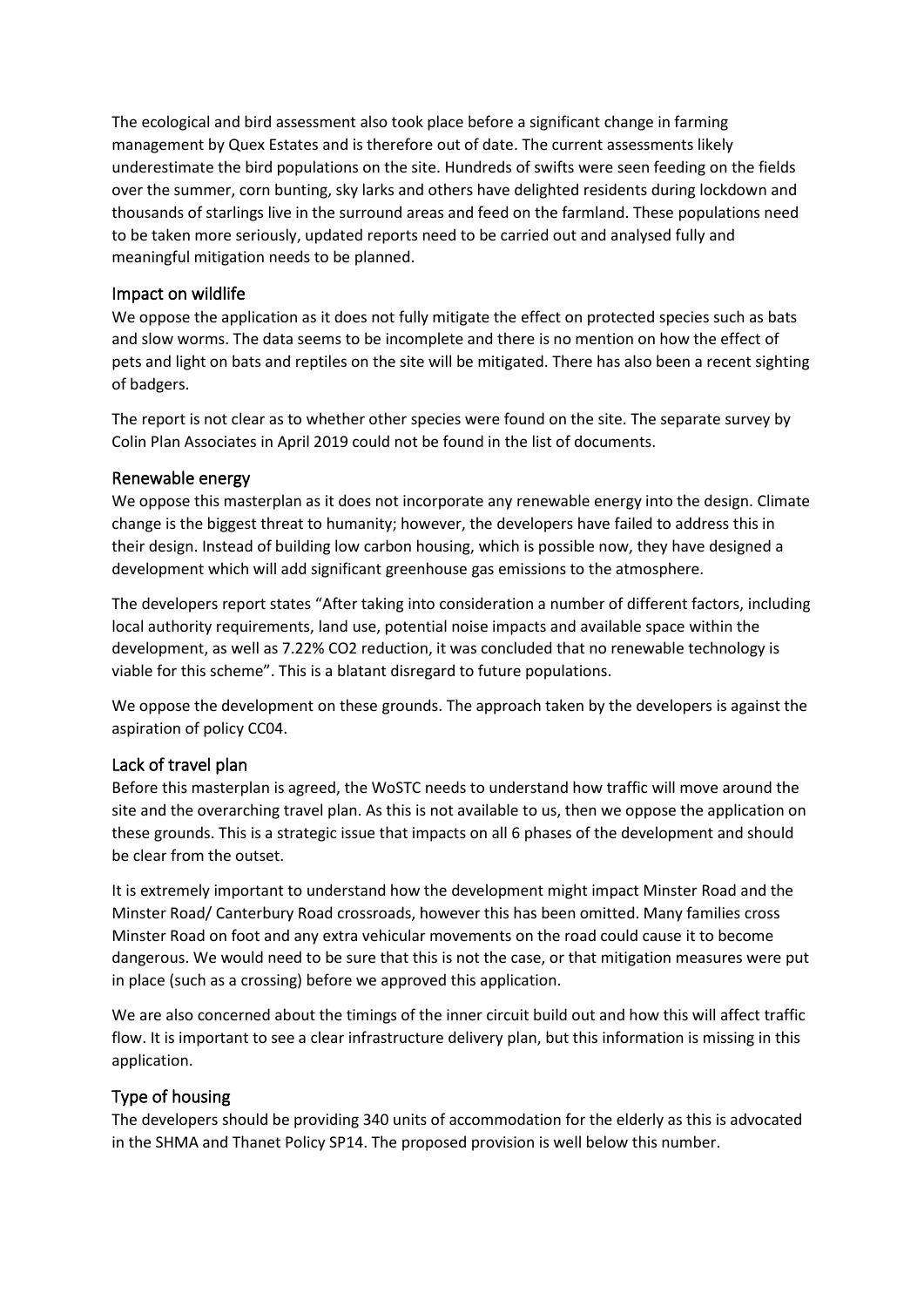The provision of 100 extra care units is not definite and there is a real concern that no extra care housing will be provided. Could a condition be placed on the granting of any outline permission, to ensure that the provision meets advocated guidelines in future phases?

The site also does not provide any areas for self-build plots, which fails to meet the requirements of Policy SP14, and without this, the scheme misses out on an opportunity to provide variation and difference in the street scene.

#### Parking

There are also concerns around parking on the proposed allocation east of Minster Road, especially around the school and medical centre area. If this is not fully catered for then this will add to parking pressure on the surround roads, such as Victoria Avenue and Belmont Road, which are already exceptionally crowded.

#### Surface water flooding

As many Westgate residents will remember the death of residents due to a combination of dry weather and the farmer ploughing the fields towards Belmont Road followed by a down pour, we are naturally concerned about the effect of concreting over the farmland on surface water flow.

We oppose the application because the effect of the new housing on increase in surface water flooding has not been modelled and therefore there could be an increased risk of surface water flooding to our residents due to this.

#### Water accessibility

We oppose the application because of the lack of information around water availability to residents. We live in a drought prone area and this will become worse due to climate change. This application does not fully address how new residents will access enough water in the future and does not address the impact this will have on existing residents supply.

#### Sewerage

This plan does not make it clear if there is a strategic plan for sewerage on the site. Southern Water has had difficulties in the past and therefore we are concerned about the effectiveness of the sewerage system. At this stage we would have expected to see an overarching plan for sewerage, but this is not available to us. For this reason, we oppose the plan.

#### **Affordable and social housing.**

It is not clear how much affordable housing and social housing is planned, and we are specifically concerned about the possible lack of affordable housing in phase 1.

#### Effect on residents abutting the development.

The overall masterplan shows that housing backing onto and side on to the new development will keep the soft edging that they currently enjoy, which includes wildflowers, hedgerows and small trees in between their properties and the new residents. This is welcomed and shows that the biodiversity around the edges of the farmland previously established by the farmers will be protected.

The design should however prevent any overlooking of the existing residents and the prevailing character of these hinterland areas needs to be considered carefully when finalising the scheme. The developer will need to consider the fact that the land rises from Victoria Avenue and Belmont Road, meaning that housing could be higher than the existing residents. The developers will need to consider how this will impact light to the residents abutting the development.